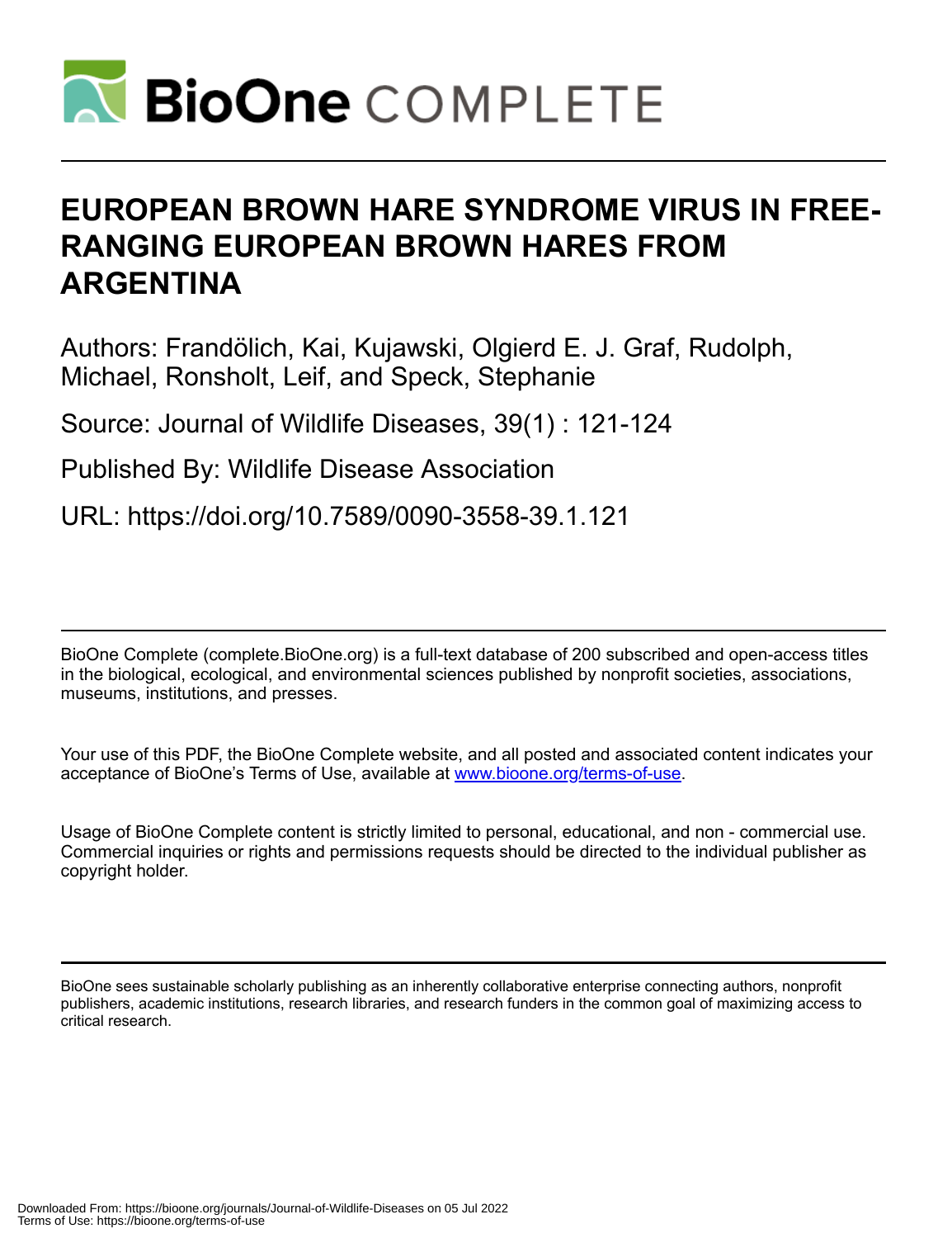# **EUROPEAN BROWN HARE SYNDROME VIRUS IN FREE-RANGING EUROPEAN BROWN HARES FROM ARGENTINA**

**Kai Frölich,**<sup>1,4</sup> Olgierd E. J. Graf Kujawski,<sup>2</sup> Michael Rudolph,<sup>1</sup> Leif Ronsholt,<sup>3</sup> and **Stephanie Speck**<sup>1</sup>

<sup>1</sup> Institute for Zoo and Wildlife Research Berlin, Alfred-Kowalke-Str. 17, P.O. Box 601103, 10252 Berlin, Germany

<sup>2</sup> Müllerstr. 13, 35781 Weilburg, Germany

<sup>3</sup> Danish Veterinary Institute, Lindholm, 4771 Kalvehave, Denmark

<sup>4</sup> Corresponding author (email: froelich@izw-berlin.de)

ABSTRACT: From 1998 to 2000, serum samples of 80 shot European brown hares (*Lepus europaeus*) from Argentina were examined for antibodies against European brown hare syndrome virus (EBHSV) and 80 spleen samples were tested for EBHSV-antigen by enzyme linked immunosorbent assay (ELISA). Nine hares were positive for EBHSV-antigen. Antibodies against EBHSV were detected in only one individual. Based on negative staining electron microscopy of spleen homogenates, we observed calicivirus in one of five EBHSV-antigen positive hares. However, EBHS has not been reported to cause abnormal mortality in these hares. This is the first report of antibodies to EBHSV, EBHSV-antigen, and electron microscopy findings in free-ranging European brown hares from South America.

*Key words:* Argentina, electron microscopy, European brown hare syndrome virus, *Lepus europaeus,* serologic survey.

### **INTRODUCTION**

A general decline of European brown hare (*Lepus europaeus*) populations has been observed in several European countries. Although all reasons have not yet been identified, diseases have been suggested to play a role in the decline of local hare populations (Seck-Lanzendorf, 1997). European brown hare syndrome (EBHS) is caused by caliciviral infection of freeliving and farmed hares, mainly characterized by acute hepatitis and hemorrhage of the internal organs (Poli et al., 1991). In the early 1980s, EBHS was diagnosed in Sweden for the first time (Gavier-Widen and Mörner, 1989), but outbreaks with lesions consistent with EBHS have been described from England since 1976 (Duff et al., 1997) and were known by hunters in Scandinavia in the early 1970s (Lenghaus et al., 2001). In 1989, Lavazza and Vecchi (1989) found viral particles in European brown hares that had died from EBHS. The causative agent is a small icosahedral, non-enveloped, and hemagglutinating virus (Gavier-Widén and Mörner, 1991), classified as a calicivirus (Ohlinger and Thiel, 1991). European brown hare syndrome virus (EBHSV) is highly contagious

and transmission usually occurs directly or indirectly by orofecal and respiratory routes (Xu and Chen, 1989).

European brown hare syndrome has been reported in many European countries (Frölich et al., 2001) but until now it was not known outside Europe (Lenghaus et al., 2001). In 1888, imported European brown hares were released for hunting in the province of Santa Fé, Argentina. Due to the presence of beneficial habitat the hare population increased rapidly and in 1907 the European brown hare was officially declared a pest. As a consequence, commercial hunting started in the early 1930s (Kujawski, 1998).

Our objective was to determine whether European brown hares in one area from Argentina were naturally infected with EBHSV.

#### **MATERIAL AND METHODS**

The study area was located near the city of Azul (350 km southeast from Buenos Aires; 36°46′S, 59°57′W). European brown hares were culled and spleen and blood samples were collected by local Argentinian hunters. Eighty hares of both sexes and mixed ages (63 adult hares  $[>10 \text{ mol}]$ : 34 female, 29 male; 17 young hares  $[8-10 \text{ mol}]$ : 12 female, five male) were shot between May and July 1998  $(n=50)$  and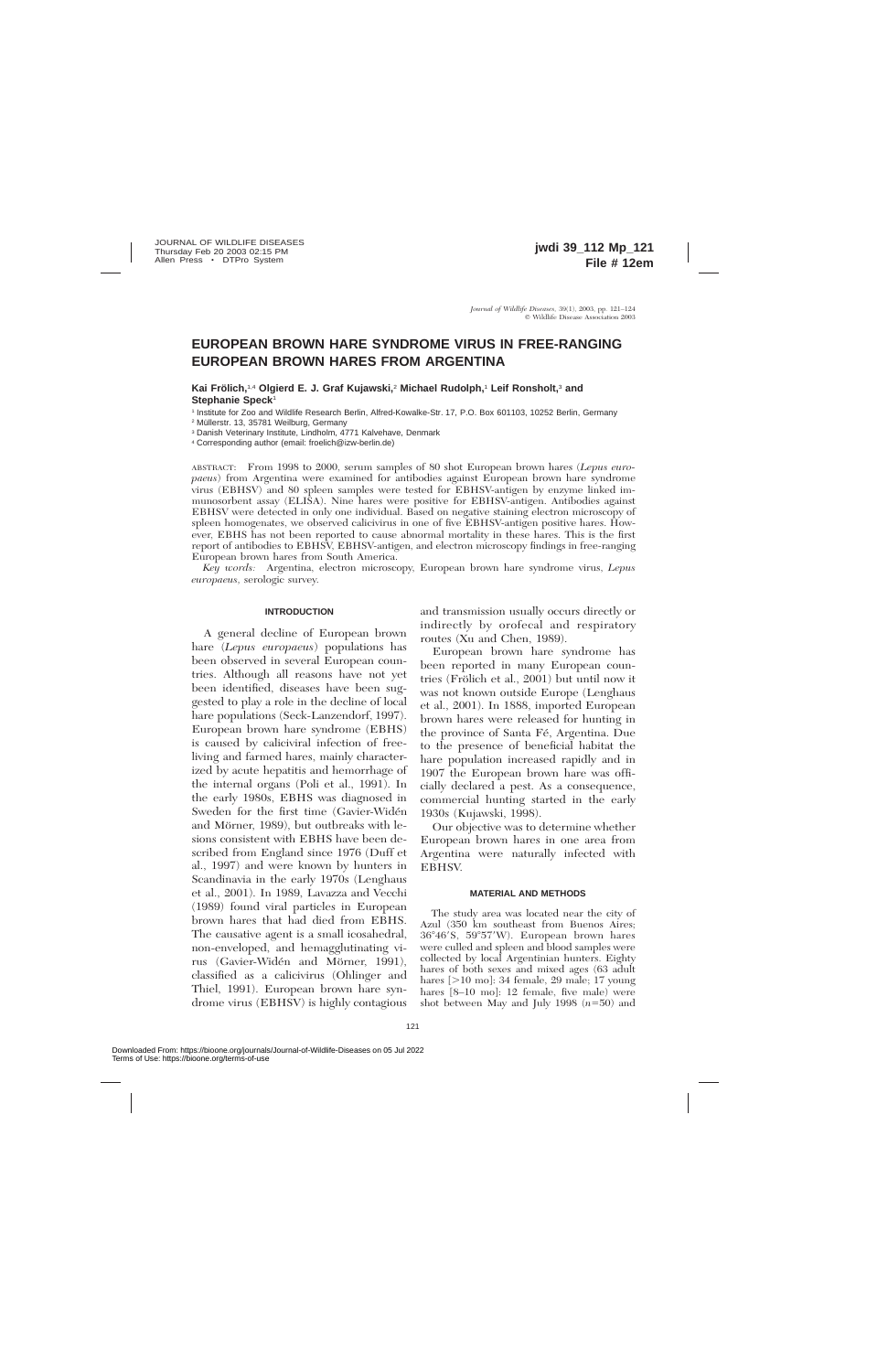

FIGURE 1. Negative staining electron microscope picture of calicivirus-like particles (36–40 nm) obtained from a spleen homogenate of a European brown hare from Argentina  $(Bar=100 \text{ nm})$ .

in 2000  $(n=30)$ , respectively. Sera and spleen samples were stored at  $-20$  C and shipped frozen to the Institute for Zoo and Wildlife Research (IZW; Berlin, Germany) within 4 wk with support from Geti-Wilba GmbH (27432 Bremervörde, Germany). Virology and serology were performed on spleen and serum samples.

For antigen demonstration and serology we used an EBHSV-antigen and an antibody blocking enzyme-linked immunosorbent assay (ELISA) test kit according to Frölich et al. (1996) and Moussa et al. (1992). Spleen samples were tested for EBHSV-antigen and sera were tested for specific antibodies against EBHSV. Briefly, EBHSV-antigen ELISA microplates (Maxisorp, Nunc-Roskilde, Denmark) were coated with rabbit anti-EBHSV immunoglobulin G (IgG), and the supernatants from the spleen material were analyzed as quadruplicates. Following overnight incubation and washing, the wells were reacted with immunosorbent treated guinea-pig anti-EBHSV hyperimmune serum in two wells and with normal guinea-pig serum in the residual two wells, and finally all wells were incubated with rabbit anti-guinea-pig peroxidase conjugate (Denmark code P141, DAKO Diagnostik GmbH, Hamburg, Germany) and orthophenylene-diamine (OPD) substrate (Sigma-Chemie GmbH, Deisenhofen, Germany). The results were read at 490 nm on a MTF 10 spectrophotometer (Wissenschaftlicher Gerätebau, Berlin, Germany). Test samples that deviated  $\geq$ 3 standard deviation (SD) from the mean of the negative controls were considered positive.

A modification of the antigen-ELISA technique, as described above, was used for detection of blocking antibodies against EBHSV in a competitive assay. Briefly, serum samples were added to anti-EBHSV IgG precoated wells, followed by a predetermined dilution of a known EBHSV-antigen suspension. After a new incubation period the previously described procedure for the antigen ELISA was followed. Sera that deviated  $\leq$ 3 SD from the mean of negative control sera in a dilution of  $\geq 1:10$ were considered antibody positive. Sensitivity and specificity of the antibody-blocking ELISA was 100% and 60% in a serum dilution of  $\geq$ 1:2, respectively and 100% for both in a dilution  $\geq 1:4$ .

Spleen samples of five EBHSV antigen positive hares where a sufficient quantity of samples was available, were examined by electron microscopy using the negative staining technique according to Gelderblom and Ötzel (1983). Specimens were homogenized in a tissue grinder with sterile sea sand and phosphate buffered saline (PBS, pH 7.2). After centrifugation, the sediment was placed on 100 mesh copper grids (Baltec, Walluf, Germany) covered with formvar film and coated with carbon (Plano, Marburg, Germany). Finally, the grids were negatively stained with 2% phosphotungstic acid (Serva, Heidelberg, Germany) pH 7.0 and examined on an EM 902 A electron microscope (Carl Zeiss, Oberkochen, Germany).

#### **RESULTS**

European brown hare syndrome virus antigen was present in nine of 80 (11%) spleen samples examined. Of these, seven samples were positive when diluted 1:10 and two samples were positive up to a dilution of 1:100 (Table 1). Virus particles characteristic for calicivirus were found in one spleen homogenate of the nine EBHSV-antigen-positive hares by negative staining electron microscopy. Antibodies against EBHSV were detected in only one of 80 hares. This serum was positive when diluted 1:10. However, the corresponding spleen sample was negative for EBHSVantigen.

#### **DISCUSSION**

Nine European brown hares from Argentina were positive for EBHSV-antigen but negative for antibodies against EBHSV in the corresponding serum sample. In these cases the hares might have been shot prior to development of specific antibodies in an early viremic stage of infection or serum sample quality was poor affecting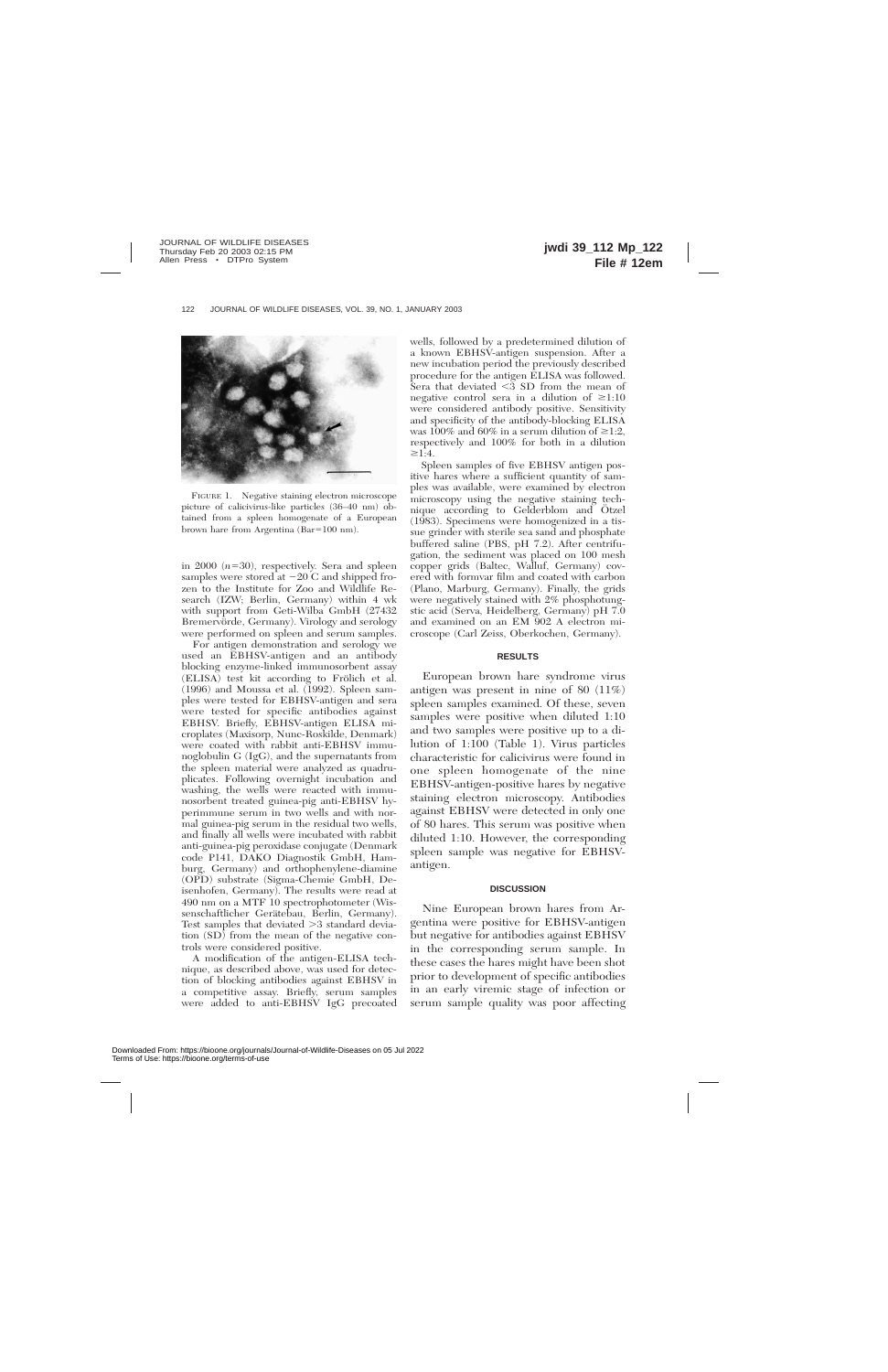|                                                           | 1998                    |         |      |      |           |            | 2000 |                            |           |
|-----------------------------------------------------------|-------------------------|---------|------|------|-----------|------------|------|----------------------------|-----------|
| $\begin{array}{c}\n\text{Age} \\ \text{Sex}\n\end{array}$ | $a^a$                   | а<br>fa | а    | a    | a         | a          | a    | $\pi \tau$ <sub>r</sub> ca | $a^{\nu}$ |
| Titer                                                     | m <sup>a</sup><br>1:100 | 1:10    | 1:10 | 1:10 | m<br>1:10 | m<br>1:100 | 1:10 | m<br>1:10                  | 1:10      |

TABLE 1. Antibody titers against European brown hare syndrome virus among free-ranging European brown hares from Argentina.

<sup>a</sup> y=young, a=adult, m=male, f=female.

<sup>b</sup> Electron microscopy positive sample.

test sensitivity. The low number of antibody-positive reactors in general may be also explained by the poor serum sample quality. Viral particles indicative of calicivirus were demonstrated by negative staining electron microscopy in one of five antigen-positive hares. However, virus isolation, molecular characterization, pathology, and experimental investigations of the pathogenicity of this virus have not been performed but will be conducted in the future.

To our knowledge, this is the first report of EBHSV-antigen and antibodies in freeranging hares from South America. In the study area, EBHS has not been reported to cause abnormal mortality in hares to date. However, undetected wildlife dieoffs in this area cannot be excluded.

It is conceivable, that a less pathogenic variant of EBHSV may be present in the population investigated which does not cause clinical symptoms suggestive of EBHS. This form of EBHSV may have been carried from Europe to Argentina in the 19th century by the importation of European brown hares and remained apathogenic until now. This hypothesis is supported by the following studies; Bascunana et al. (1997) reported detection of EBHSV-antigen by polymerase chain reaction in paraffin embedded specimens collected in the 1970s in Sweden, although the earliest confirmed clinical case characterized by severe hepatic lesions was found in 1980 (Gavier-Widén and Mörner, 1989). Lesions consistent with EBHS have been described from England since 1976 (Duff et al., 1994) and specific antibodies were found in sera archived since 1962

(Duff et al., 1997), although confirmed clinical cases of EBHS were first diagnosed by pathologic and electron microscopy findings in the UK in 1990 (Chasey and Duff, 1990). This demonstrates that EBHSV might have occurred in European hare populations years before clinical signs of EBHS were described. Retrospective serologic investigations on the closely related rabbit hemorrhagic disease virus (RHDV) also revealed similar results in Europe; antibodies against RHDV were found in rabbit sera from the Czech Republic and Austria as far back as 1961, indicating that an apathogenic variant of the virus had been endemic in European rabbits for some time before clinical signs of the infection appeared (Nowotny et al., 1997).

In conclusion, it is conceivable that a less pathogenic variant of EBHSV may exist among European brown hares in Argentina and that an ancestor of the present European EBHSV strain might have been apathogenic.

# **ACKNOWLEDGMENTS**

The authors thank Geti-Wilba GmbH (Germany) for their assistance regarding the transport of samples. We also thank D. Viertel, B. Kirsch and K. Hönig for their technical assistance and R. Delahay for correcting the manuscript.

# **LITERATURE CITED**

BASCUNANA, C. R., N. NOWOTNY, AND S. BELAK. 1997. Detection and differentiation of rabbit hemorrhagic disease and European brown hare syndrome viruses by amplification of VP60 genomic sequences from fresh and fixed tissue specimens. Journal of Clinical Microbiology 35: 2492–2495.